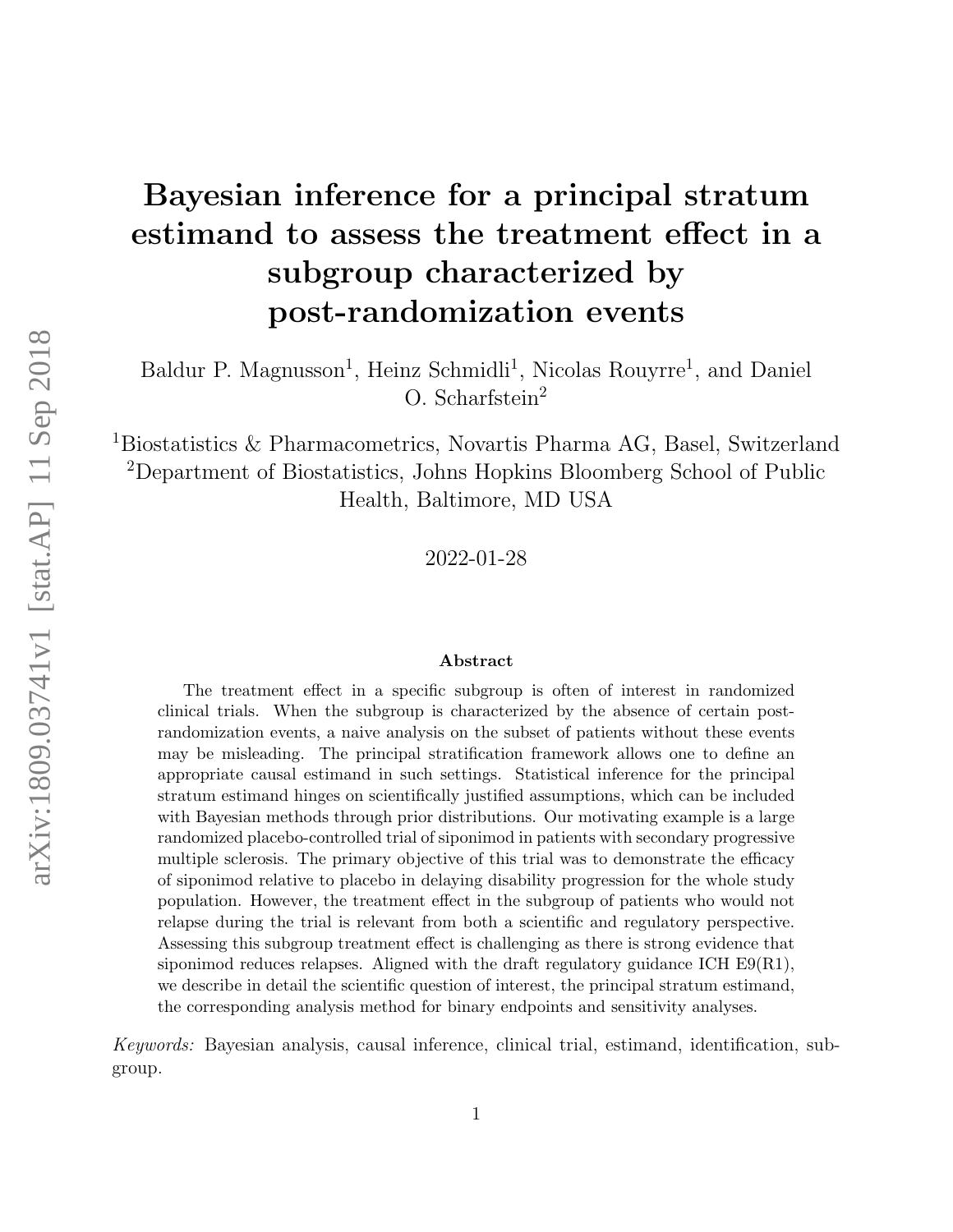# 1 Introduction

Assessments of the treatment effect in specific subgroups often guide decisions regarding product labeling, reimbursement and clinical practice. [Yusuf et al.](#page-15-0) [\(1991\)](#page-15-0) distinguish between two types of subgroups in randomized clinical trials: "proper subgroups" characterized by baseline data, and "improper subgroups" characterized by post-randomization data. For "improper subgroups", a naive analysis would compare test and control treatment in patients observed to fall into the subgroup. Such analyses may be misleading as post-randomization data are potentially affected by treatment. Nevertheless, subgroups characterized by postrandomization data continue to be of scientific, regulatory and practical interest [\(Hirji and](#page-14-0) [Fagerland, 2009;](#page-14-0) [Bohula et al., 2015;](#page-13-0) [Ridker et al., 2018\)](#page-15-1).

In a seminal paper, [Frangakis and Rubin](#page-14-1) [\(2002\)](#page-14-1) proposed principal stratification to overcome the issues with "improper subgroups". In this framework, questions related to such subgroups are expressed in the language of potential outcomes [\(Neyman, 1923;](#page-15-2) [Rubin, 1974\)](#page-15-3). For each patient, we envisage his/her potential post-randomization data when randomized to test and control treatment, respectively. The principal strata then consist of those patients which would fall into subgroups defined by different combinations of their potential outcomes. As potential outcomes can be seen as baseline covariates, the principal stratum is a "proper subgroup", and hence the treatment effect in this subgroup, the *principal stratum effect*, has a causal interpretation.

Statistical inference is challenging as the principal stratum effect is not fully identifiable from the observed data without additional assumptions. In the following, we use a Bayesian model-based approach for which partial identifiability causes no real difficulty [\(Lindley,](#page-14-2) [1972\)](#page-14-2). In the Bayesian approach, substantive assumptions are transparently introduced through priors on model parameters, which can be changed in sensitivity analyses. A tutorial on principal stratification is provided by [Egleston et al.](#page-14-3) [\(2010\)](#page-14-3), and recent research includes [Baccini et al.](#page-13-1) [\(2017\)](#page-13-1), [Ding and Lu](#page-13-2) [\(2017\)](#page-13-2), and [Egleston et al.](#page-14-4) [\(2017\)](#page-14-4).

Principal stratification is one of five strategies described in the draft regulatory guidance document ICH E9(R1) on estimands and sensitivity analyses in clinical trials [\(ICH, 2017\)](#page-14-5). The approach is also discussed in the [NRC](#page-15-4) [\(2010\)](#page-15-4) report commissioned by the FDA. However, experience with the principal stratification framework in a regulatory context is currently very limited. In the following, we describe a case study where this framework was used to address a key regulatory question regarding product labeling. This should facilitate further innovative applications of this framework by practitioners.

Our motivating example is the EXPAND study, a large placebo-controlled trial of siponimod in patients with secondary progressive multiple sclerosis (NCT01665144 on Clinical-Trials.gov). The primary objective of this trial was to demonstrate the efficacy of siponimod relative to placebo in delaying disability progression, which was achieved [\(Kappos et al.,](#page-14-6) [2018\)](#page-14-6). However, the treatment effect in the subgroup of patients who would not relapse during the trial is relevant from both a scientific and regulatory perspective. Assessing this subgroup treatment effect is challenging as there is strong evidence that siponimod reduces relapses [\(Selmaj et al., 2013;](#page-15-5) [Kappos et al., 2018\)](#page-14-6).

In Section [2](#page-2-0) we discuss in more detail the EXPAND study and the scientific question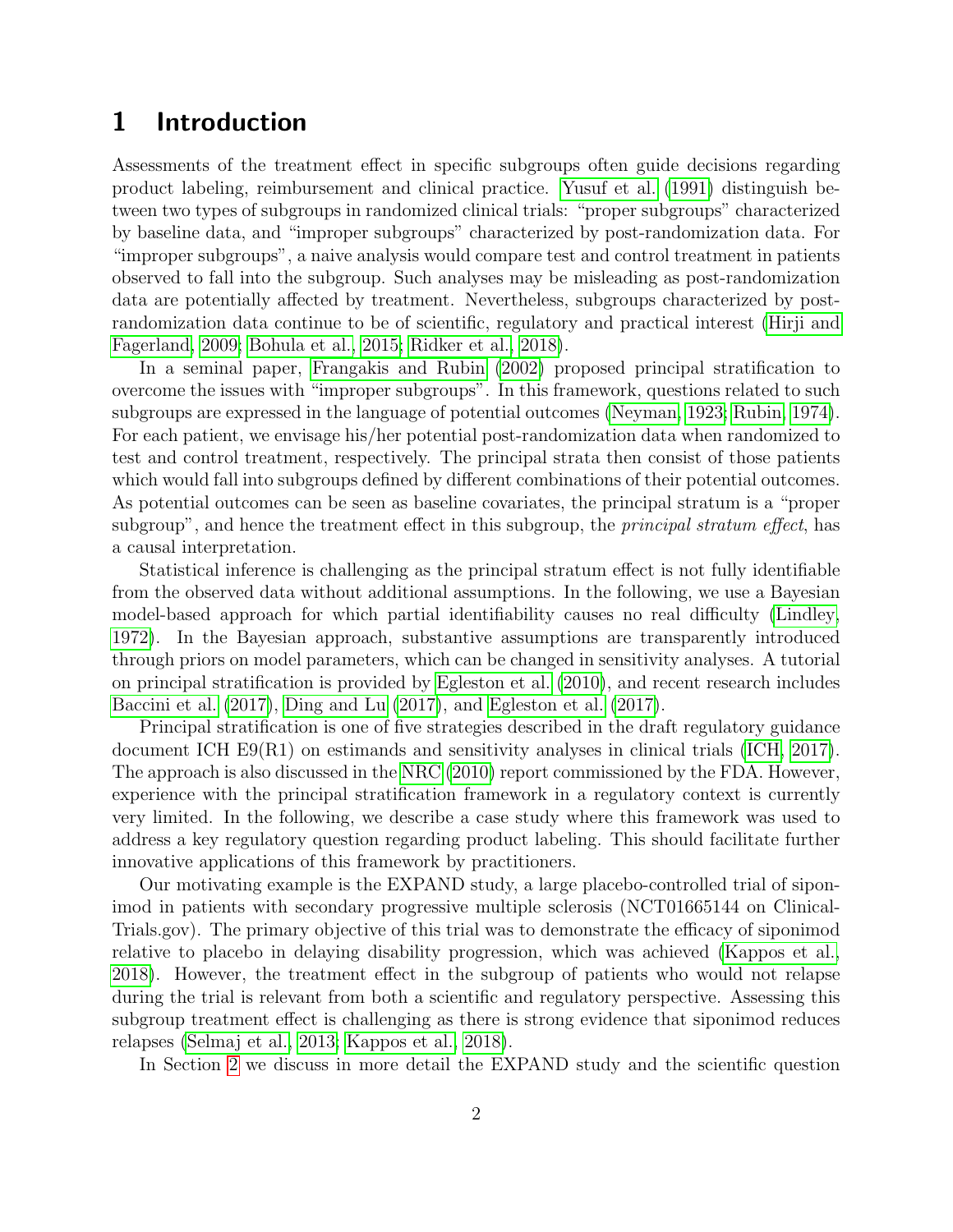of interest. The principal stratum estimand and scientific assumptions for identification are described in Section [3.](#page-3-0) Section [4](#page-5-0) provides the Bayesian analysis model and methods for sensitivity analysis. Case study results are then shown in Section [5.](#page-8-0) The article closes with a discussion (Section [6\)](#page-11-0). Software code for the main analysis is provided as supplementary information.

### <span id="page-2-0"></span>2 Motivating case study - the EXPAND trial

EXPAND was a randomized, double-blind, placebo-controlled, event- and exposure-driven phase 3 study evaluating the efficacy of siponimod in patients with secondary progressive multiple sclerosis (SPMS). 1651 patients were randomized in a 2:1 ratio to receive once-daily 2mg siponimod or placebo. The primary objective was to demonstrate efficacy of siponimod relative to placebo in delaying the time to 3-month confirmed disability progression (CDP) as measured by the Expanded Disability Status Scale (EDSS). The EDSS is an ordinal scale used for assessing neurologic impairment in MS based on a neurological examination. It combines scores in seven functional systems and an ambulation score, and ranges from 0 (no impairment) to 10 (death due to MS). 3-month CDP is defined by a pre-specified increase from EDSS baseline that is subsequently sustained for at least 3 months. The study achieved its objective with an estimated hazard ratio of 0.79 (95% CI: 0.65–0.95). Full study results are reported in [Kappos et al.](#page-14-6) [\(2018\)](#page-14-6).

While relapses in SPMS are relatively infrequent compared to the preceding relapsingremitting disease stage, some patients did experience relapses during the study. During these relapses, patients experience an increased EDSS score from which they may fully or partly recover (a CDP confirmation may not take place during a relapse). As expected based on prior trials [\(Selmaj et al., 2013\)](#page-15-5), siponimod also substantially reduced the annualized relapse rate with a rate ratio of 0.45 (95% CI: 0.34–0.59). This raised the question of siponimod's ability to delay CDP unrelated to its effect on relapses. Of particular interest was the effect of siponimod among the subgroup of patients for whom relapses would be absent during the study.

Special care must be taken when defining a treatment effect through such a subgroup, since naive classification based simply on absence of on-study relapses would constitute an "improper" subgroup, defined by post-randomization outcomes that are affected by treatment. To overcome this issue, a principal stratum estimand was defined as the relative effect of treatment on the occurrence of 3-month CDP within a time interval from time 0 (randomization) to t ∗ (e.g. 2 years) among the subgroup of EXPAND patients who would not relapse between randomization and  $t^*$  regardless of treatment assignment. The critical distinction between this estimand and one based purely on observed occurrence of on-study relapse is that the principal stratum estimand is defined in terms of potential outcomes and is hence a proper subgroup.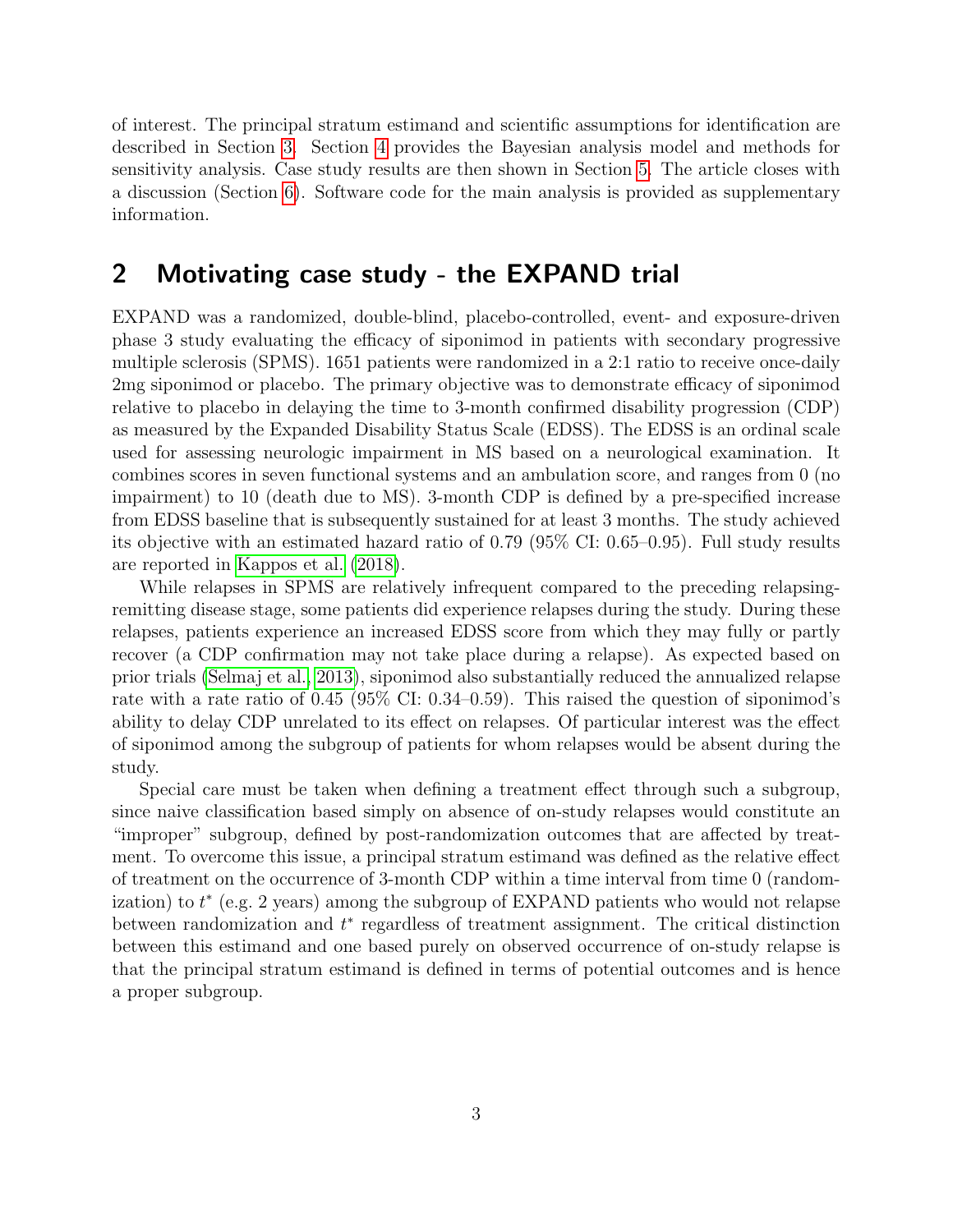## <span id="page-3-0"></span>3 Principal stratum estimand

In this section, we provide a mathematical representation of the estimand defined in Section [2](#page-2-0) and discuss the extent to which it can be identified from the observed data.

### 3.1 Principal stratification

The principal strata are defined in terms of potential outcomes, see for example [\(Neyman,](#page-15-2) [1923;](#page-15-2) [Rubin, 1974\)](#page-15-3). Let  $Z = 0, 1$  be an indicator variable denoting treatment assignment, with 0 and 1 corresponding to control and active treatment, respectively. For this exposition, we consider a fixed time-interval of interest from time  $t = 0$  (randomization) to time  $t = t^*$ , e.g. 12 or 24 months after randomization. Now, define for each subject the following binary potential outcomes:

- $S(z) =$  occurrence of relapse over the period  $[0, t^*]$  under treatment  $z = 0, 1;$
- $Y(z) =$  occurrence of CDP over the period  $[0, t^*]$  under treatment  $z = 0, 1$ .

Note that all subjects have a pair of potential outcomes, only one of which is observed (i.e. the potential outcome corresponding to the treatment actually assigned). Also note that in a randomized trial, the potential outcomes are independent of the treatment assignment. Finally, we denote by S and Y the corresponding *observed* outcomes for the intercurrent event and the primary outcome, respectively.

We now define four principal strata based on the potential outcomes  $S(z)$ :

- Immune  $(\mathcal{I})$ : Subjects that would not experience relapse regardless of treatment assignment, i.e.  $S(0) = S(1) = 0$ ;
- **Doomed**  $(D)$ : Subjects that would experience relapse regardless of treatment assignment, i.e.  $S(0) = S(1) = 1$ ;
- Benefiter  $(\beta)$ : Subjects that would only experience relapse if treated with control, i.e.  $S(0) = 1, S(1) = 0$ ;
- Harmed  $(\mathcal{H})$ : Subjects that would only experience relapse if treated with the active treatment, i.e.  $S(0) = 0, S(1) = 1$ .

As discussed above, randomization ensures that the potential outcomes  $S(0)$  and  $S(1)$ are jointly independent of treatment assignment, i.e.  $\{S(0), S(1)\} \perp Z$ . In other words, the value of the pair  $\{S(0), S(1)\}\$ is not affected by treatment and can thus be regarded as a pre-treatment characteristic.

We are now ready to define the estimand of interest:

<span id="page-3-1"></span>
$$
\frac{P[Y(1) = 1|S(0) = 0, S(1) = 0]}{P[Y(0) = 1|S(0) = 0, S(1) = 0]} = \frac{P[Y(1) = 1|\mathcal{I}]}{P[Y(0) = 1|\mathcal{I}]}.
$$
\n(1)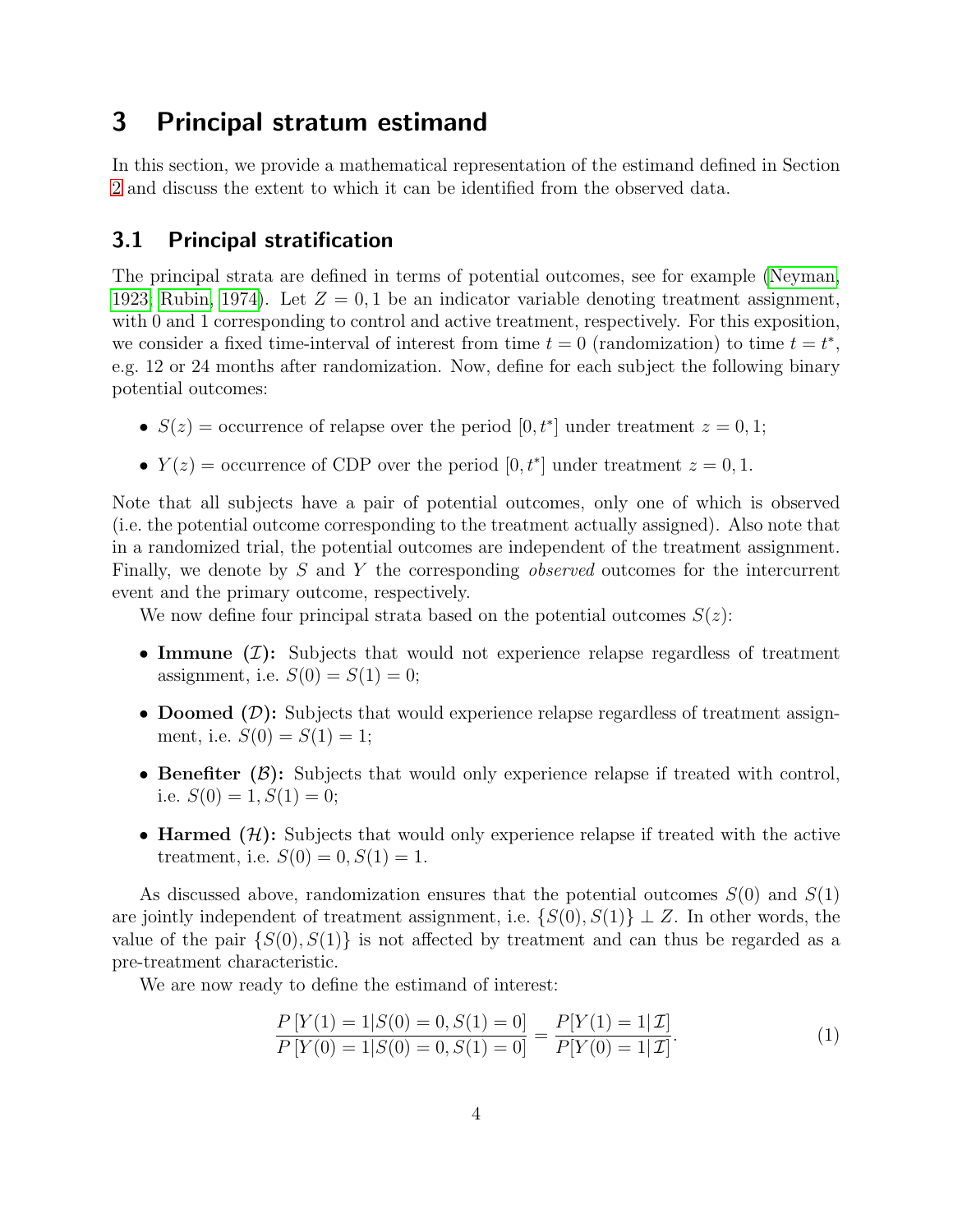This is the principal stratum causal effect of treatment on CDP (expressed as a risk ratio) in the population of immune patients.

We consider inference about the estimand in Equation [\(1\)](#page-3-1) using the Bayesian framework; see Section [4](#page-5-0) for the model specification. One could also proceed with estimation using the frequentist framework, although doing so would likely require several identifying assumptions in order to produce a point estimate (or one could resort to estimating bounds). It is nevertheless illuminating to consider the extent to which the estimand is identifiable. We hence discuss this topic in Section [3.3.](#page-4-0)

#### 3.2 Assumptions

We make two main assumptions:

Assumption 1 – Joint Exchangeability:  $Z \perp \{S(1), S(0), Y(1), Y(0)\}\$ . That is, the treatment assignment is jointly independent of the potential outcomes. In our setting, the trial is randomized so this assumption holds by design.

**Assumption 2** – **Monotonicity:** For any patient,  $S(0) = 0 \Rightarrow S(1) = 0$  or, equivalently,  $S(1) = 1 \Rightarrow S(0) = 1.$ 

The monotonicity assumption rules out the "harmed" principal stratum and allows some patients to be classified as belonging to exactly one stratum. For example, a patient on the control arm  $(Z = 0)$  with  $S = 0$  must be "immune", and a patient on the active arm  $(Z = 1)$ with  $S = 1$  must be "doomed".

The monotonocity assumption warrants careful consideration. It is a partially testable assumption as it implies that  $P(S(0) = 0) \leq P(S(1) = 0)$  and these probabilities are identified under Assumption 1. In fact, we can rule out Assumption 2 if  $P(S(0) = 0) > P(S(1) = 0)$ . However, failure to rule out Assumption 2 does not mean that it is true. Thus, one must ultimately justify the assumption based on substantive considerations. Analyses that assess sensitivity to departures from monotonicity may be warranted. We discuss options for such sensitivity analyses in Section [4.](#page-5-0)

#### <span id="page-4-0"></span>3.3 Estimand identification

In this section we discuss identifiability of the estimand defined in Equation [\(1\)](#page-3-1). First, assumptions 1 and 2 allow identification of the principal strata proportions as follows:

$$
P[\mathcal{D}] = P \text{ [Doomed]} = P \left[ S(1) = 1, S(0) = 1 \right]
$$
  
=  $P \left[ S(1) = 1 \right]$  (monotonitivity)  
=  $P \left[ S(1) = 1 | Z = 1 \right]$  (exchangeability)  
=  $P \left[ S = 1 | Z = 1 \right].$ 

The last equation follows from the *consistency* assumption that is fundamental to causal inference, see for example Hernán and Robins [\(2018\)](#page-14-7). Hence, the proportion of doomed patients can be estimated by the proportion of patients experiencing the event S in the active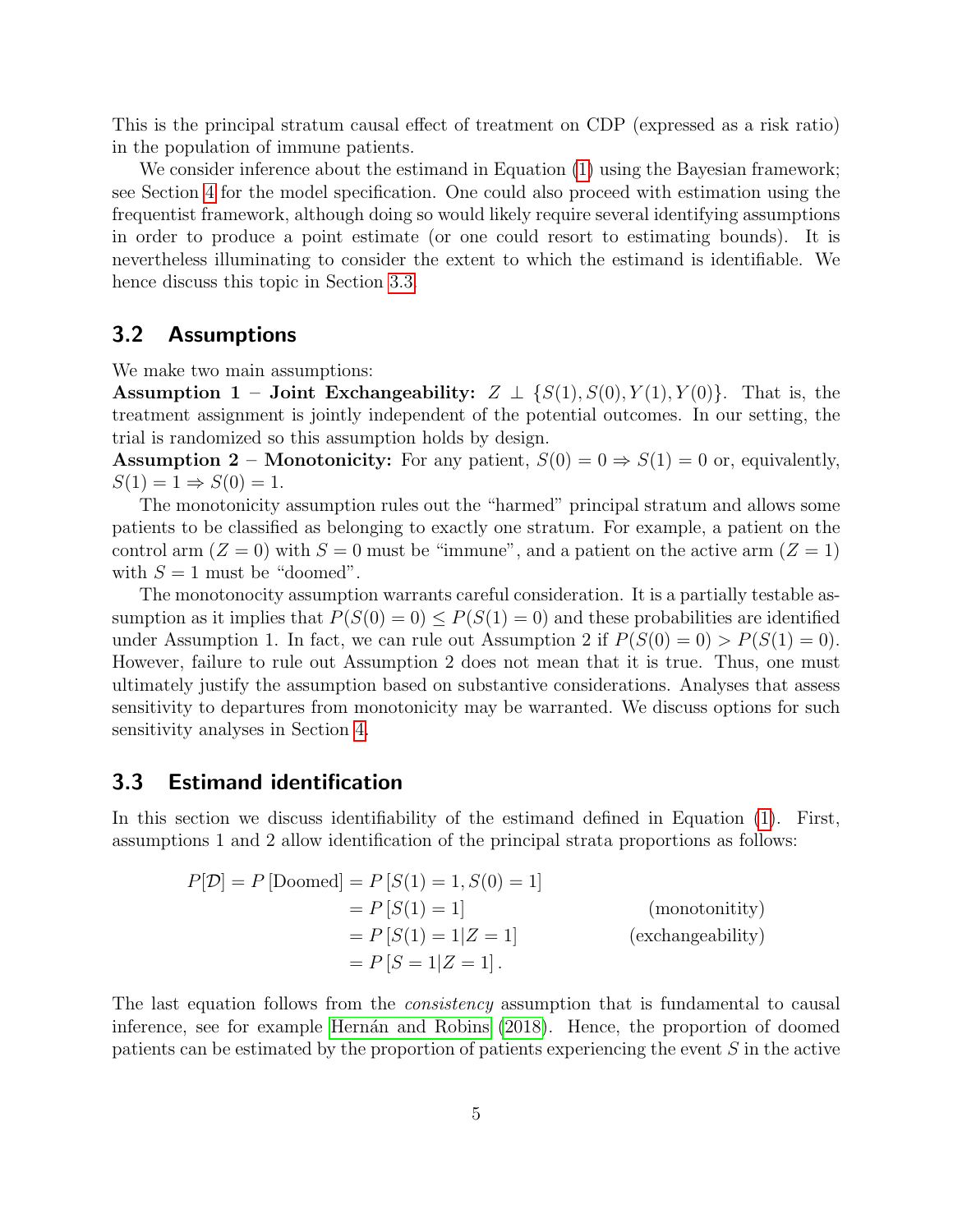arm. Similarly, the proportion of immune patients is estimated by  $P(\mathcal{I}) = P(S = 0 | Z = 0)$ . Finally, the proportion of benefiters is simply obtained by  $P(\mathcal{B}) = 1 - P(\mathcal{I}) - P(\mathcal{D})$ .

Now, we briefly discuss the extent to which the estimand of interest can be identified from the data. By applying the conditional probability formula, followed by the monotonicity and exchangeability assumptions, the denominator of Equation [\(1\)](#page-3-1) is identified as follows:

$$
P[Y(0) = 1 | \mathcal{I}] = P[Y = 1 | S = 0, Z = 0]
$$

Hence the denominator is estimated as the proportion of outcomes Y among control patients for whom  $S = 0$  in the period of interest. However, the numerator of Equation [\(1\)](#page-3-1) is not identifiable because patients for which  $S(1) = 0$  could belong to either the immune stratum or the benefiter stratum. We will hence derive bounds on the numerator which lead to a range of feasible values for the estimand of interest.

We can use the law of total probability (making no further assumptions) to write

$$
P[Y(1) = 1 | \mathcal{I} \text{ or } \mathcal{B}] = P[Y(1) = 1 | \mathcal{I}] P[\mathcal{I} | \mathcal{I} \text{ or } \mathcal{B}] + P[Y(1) = 1 | \mathcal{B}] P[\mathcal{B} | \mathcal{I} \text{ or } \mathcal{B}]
$$

which can be re-arranged as

$$
P\left[Y(1) = 1 | \mathcal{I}\right] = \frac{P\left[Y(1) = 1 | \mathcal{I} \text{ or } \mathcal{B}\right]}{P\left[\mathcal{I} | \mathcal{I} \text{ or } \mathcal{B}\right]} - \frac{P\left[\mathcal{B} | \mathcal{I} \text{ or } \mathcal{B}\right]}{P\left[\mathcal{I} | \mathcal{I} \text{ or } \mathcal{B}\right]}P\left[Y(1) = 1 | \mathcal{B}\right]
$$
(2)

On the right-hand side of this equation, all quantities except  $P[Y(1) = 1|\mathcal{B}]$  are identifiable from the observed data. Specifically,  $P[Y(1) = 1 | \mathcal{I} \text{ or } \mathcal{B}] = P[Y = 1 | S = 0, Z = 1]$ , and  $P[\mathcal{B} | \mathcal{I}]$  or  $\mathcal{B}$  and  $P[\mathcal{B} | \mathcal{I}]$  or  $\mathcal{B}$  are functions of the identifiable principal strata proportions. When we evaluate the right-hand side over the theoretical range of values for  $P[Y(1) = 1|\mathcal{B}]$ (i.e. 0 to 1), we obtain the range of feasible values for  $P[Y(1) = 1|\mathcal{I}]$ . If  $\mathcal I$  is large relative to  $\mathcal{B}$  (i.e.  $P[\mathcal{B} | \mathcal{I}]$  or  $\mathcal{B}|/\mathcal{P}[\mathcal{I} | \mathcal{I}]$  or  $\mathcal{B}|$  is small) then the range of feasible values will be narrow; conversely if  $\beta$  is large relative to  $\mathcal I$  then this range will be wide.

In order to further identify the numerator, additional substantive assumptions would be required. In some settings, for example, it might be reasonable to assume that  $P[Y(1) =$  $1|\mathcal{B}| \leq P[Y(1) = 1|\mathcal{D}|]$ . This untestable assumption, which says that probability of the outcome under treatment is lower in the benefiter stratum than the doomed stratum, would narrow the range further but will not lead to full identifiability. Full identifiability will ultimately require several additional untestable assumptions which may call into question the reliability of any conclusions drawn from such an analysis. Rather than imposing additional assumptions to obtain full identifiability, we will use the Bayesian framework to draw inference about the target estimand.

### <span id="page-5-0"></span>4 Modeling and inference

#### 4.1 Statistical model

Let G be a random variable indicating principal stratum membership and define  $\pi_g = P(G =$ g) to be the probability of belonging to stratum  $g \in \{\mathcal{I}, \mathcal{D}, \mathcal{B}, \mathcal{H}\}\.$  Note that we include the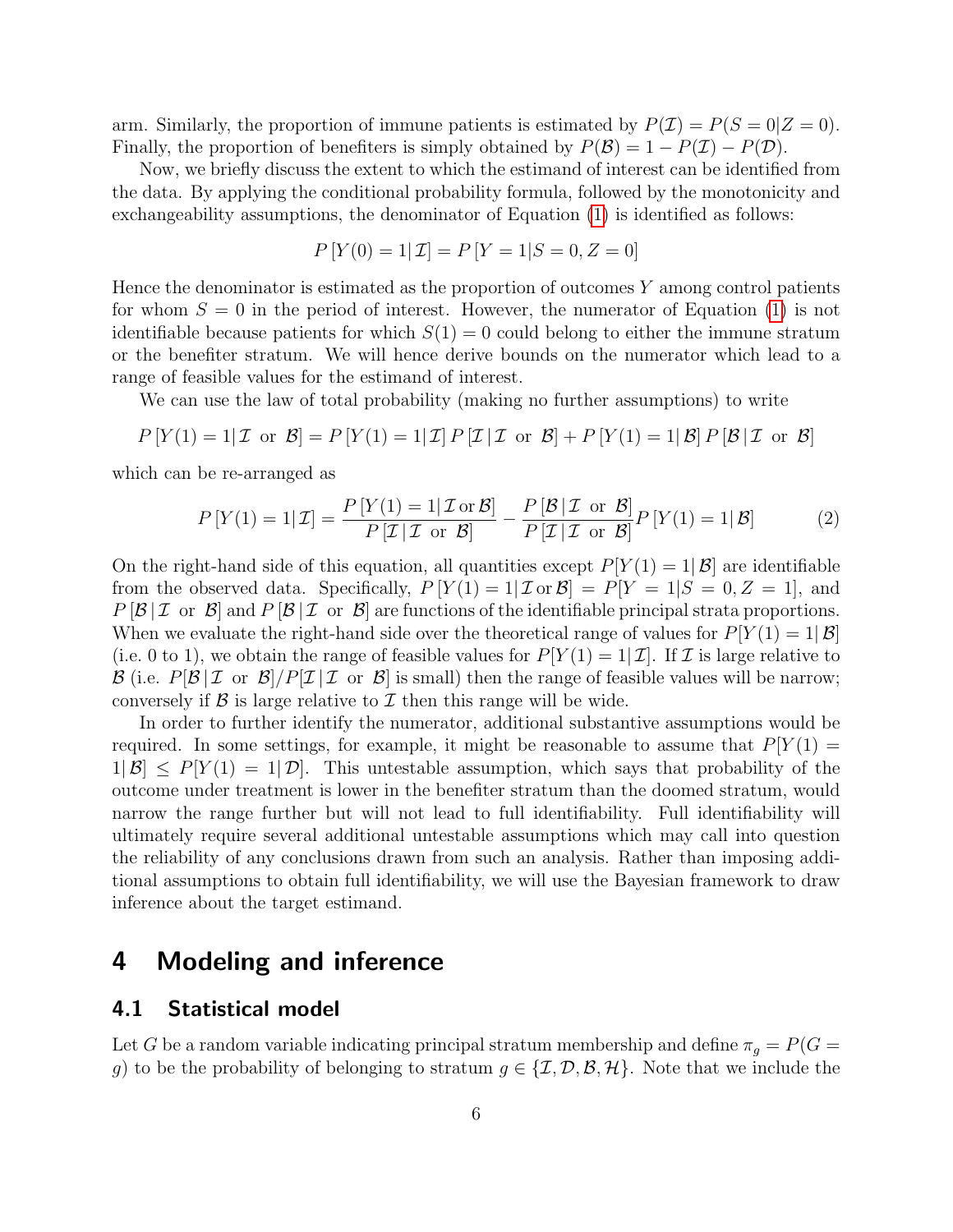| (S, Z) | Implied PS                   | Disability model                                                                                                                       |  |                                                                                                                                                                                                                                     |  |  |  |  |  |
|--------|------------------------------|----------------------------------------------------------------------------------------------------------------------------------------|--|-------------------------------------------------------------------------------------------------------------------------------------------------------------------------------------------------------------------------------------|--|--|--|--|--|
| (0,0)  | $\mathcal I$ or $\mathcal H$ | $\frac{\pi_{\mathcal{I}}}{\pi_{\mathcal{I}}+\pi_{\mathcal{H}}}$ Bernoulli $\left(\right)$ expit $\left(\theta_{\mathcal{I}}(0)\right)$ |  | $+\frac{\pi_{\mathcal{H}}}{\pi_{\mathcal{I}}+\pi_{\mathcal{H}}}$ Bernoulli $\left(\text{expit}(\theta_{\mathcal{H}}(0))\right)$                                                                                                     |  |  |  |  |  |
| (0,1)  | $\mathcal I$ or $\mathcal B$ | $\frac{\pi_{\mathcal{I}}}{\pi_{\mathcal{I}}+\pi_{\mathcal{B}}}$ Bernoulli $\left(\right)$ expit $\left(\theta_{\mathcal{I}}(1)\right)$ |  | $+ \frac{\pi_B}{\pi_{\mathcal{I}} + \pi_{\mathcal{B}}}$ Bernoulli $\left(\text{ expit }(\theta_{\mathcal{B}}(1))\right)$                                                                                                            |  |  |  |  |  |
| (1,0)  | $\mathcal D$ or $\mathcal B$ | $\frac{\pi_{\mathcal{D}}}{\pi_{\mathcal{D}}+\pi_{\mathcal{B}}}$ Bernoulli $\left(\text{expit}(\theta_{\mathcal{D}}(0))\right)$         |  | $+\frac{\pi_B}{\pi_{\mathcal{D}}+\pi_B}$ Bernoulli $(\expit(\theta_{\mathcal{B}}(0))]$                                                                                                                                              |  |  |  |  |  |
| (1, 1) | $\mathcal D$ or $\mathcal H$ |                                                                                                                                        |  | $\frac{\pi_D}{\pi_D + \pi_{\mathcal{H}}}$ Bernoulli $\left(\exp\left(\theta_{\mathcal{D}}(1)\right)\right) + \frac{\pi_{\mathcal{H}}}{\pi_D + \pi_{\mathcal{H}}}$ Bernoulli $\left(\exp\left(\theta_{\mathcal{H}}(1)\right)\right)$ |  |  |  |  |  |

<span id="page-6-0"></span>Table 1: Implied principal strata (PS) and disability model depending on the observed value for  $(S, Z)$ .

harmed  $(\mathcal{H})$  stratum in the model specification; the monotonicity assumption is realized with the use of a strongly informative prior.

Next, define  $\theta_g(z) = \text{logit} \{ P[Y(z) = 1 | G = g] \}$  as the stratum-specific probability (on the logit scale) of the primary outcome under treatment  $z$ . The estimand of interest is then expressed mathematically as expit  $[\theta_{\mathcal{I}}(1)] / \text{expit}[\theta_{\mathcal{I}}(0)].$ 

Let  $\omega$  be a vector of all model parameters  $(\pi_g$  and  $\theta_g(z)$ ). Working in the Bayesian framework, the posterior distribution of  $\omega$  is

<span id="page-6-1"></span>
$$
p(\boldsymbol{\omega}|Y, S, Z) \propto p(Y, S|Z, \boldsymbol{\omega}) \cdot p(\boldsymbol{\omega})
$$
  
= 
$$
p(Y|S, Z, \boldsymbol{\omega}) \cdot p(S|Z, \boldsymbol{\omega}) \cdot p(\boldsymbol{\omega}).
$$
  
disability model relapse model prior

The relapse model is given as

$$
p(S|Z, \omega) = (1 - Z) \cdot \text{Bernoulli}(\pi_{\mathcal{B}} + \pi_{\mathcal{D}}) + Z \cdot \text{Bernoulli}(\pi_{\mathcal{D}} + \pi_{\mathcal{H}}).
$$

Because each combination of  $(S, Z) = (s, z)$  implies membership in one of two principal strata, the disability model for Y given  $S = s, Z = z$  is represented by a mixture of two Bernoulli distributions. For example, the distribution of Y given  $S = 0, Z = 1$  is (under consistency and randomization) a mixture of two Bernoullis with respective success probabilities expit  $[\theta_{\mathcal{I}}(1)]$  and expit  $[\theta_{\mathcal{B}}(1)]$ , and mixing proportions  $\pi_{\mathcal{I}}/(\pi_{\mathcal{I}} + \pi_{\mathcal{B}})$  and  $\pi_{\mathcal{B}}/(\pi_{\mathcal{I}} + \pi_{\mathcal{B}})$ . Table [1](#page-6-0) spells out the likelihood for every combination of S and Z.

To complete the model specification within the Bayesian framework we need to assign prior distributions for the parameters. For the stratum probabilities we use a log-odds scaled categorical distribution with real valued parameters  $\alpha_q$ . This transformation allows straightforward incorporation of covariates (see Section [4.2\)](#page-7-0) and improves sampling efficiency [\(Carpenter et al., 2017\)](#page-13-3). The principal stratum probabilities  $\pi_q$  are then recovered with the softmax function:

$$
\pi_g
$$
 = softmax( $\alpha_g$ ) =  $\frac{\exp(\alpha_g)}{\sum_k \exp(\alpha_k)}$ ,  $\alpha_\mathcal{B}$  = 0 for identifiability.

The softmax function maps the 4-dimensional vector of real numbers  $\alpha = (\alpha_{\mathcal{I}}, \alpha_{\mathcal{D}}, \alpha_{\mathcal{B}}, \alpha_{\mathcal{H}})$ to a 4-dimensional simplex, i.e. ensures that  $\sum_{g} \pi_{g} = 1$ . We set  $\alpha_{\mathcal{B}} = 0$  because the softmax function is invariant under adding a constant to each component of its input.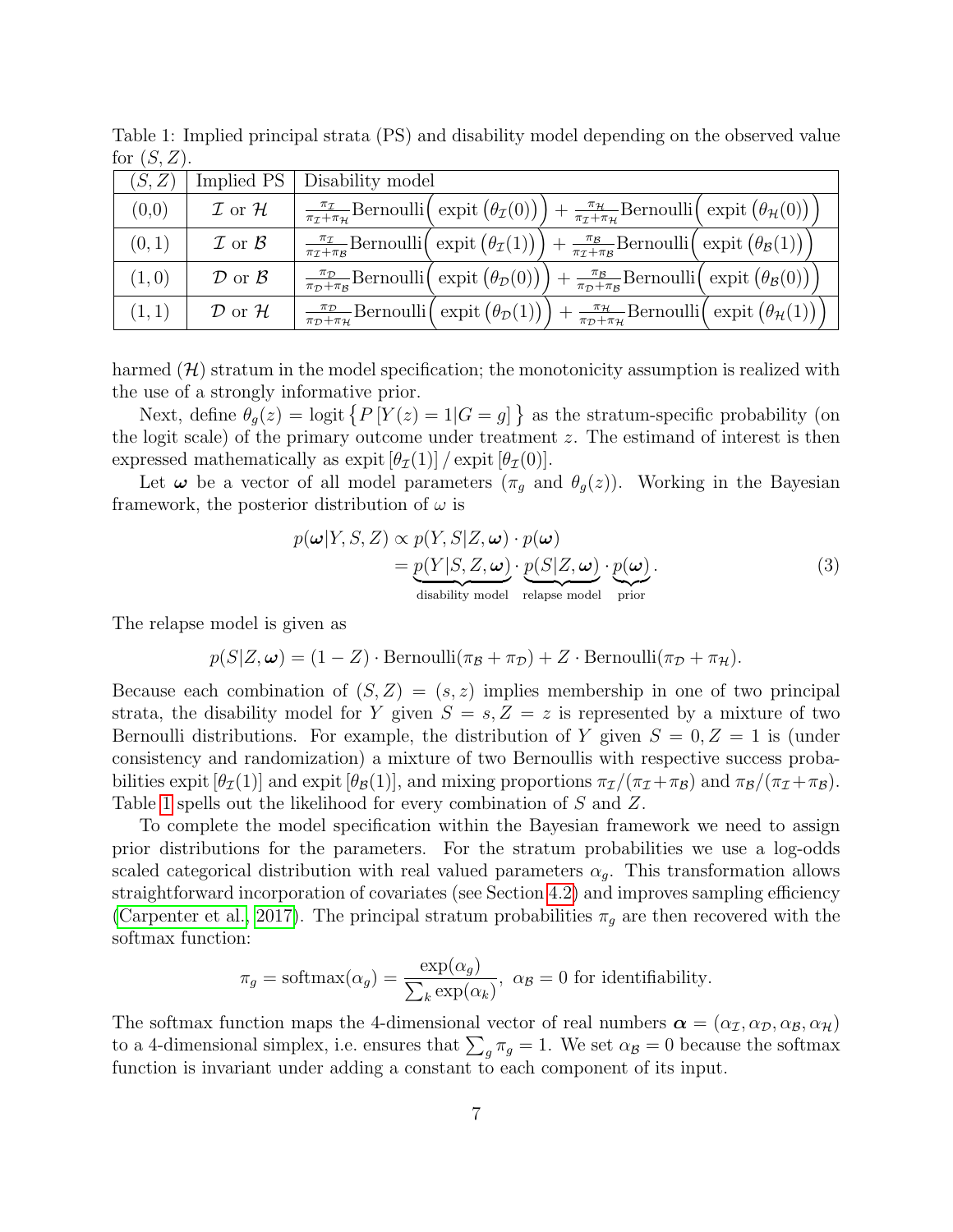We parameterize the active-arm outcome parameter as  $\theta_q(1) = \theta_q(0) + \Delta_q$ . We then assume independent weakly informative normal priors for the principal stratum parameters  $\alpha_{\mathcal{I}}, \alpha_{\mathcal{D}}$  and the outcome parameters  $\theta_q(0)$  and  $\Delta_q$ ,  $g \in \{\mathcal{I}, \mathcal{D}, \mathcal{B}, \mathcal{H}\}\.$  The specific priors used in our case study are shown in Section [5.1.](#page-8-1)

The monotonicity assumption is encoded through the use of a strongly informative prior on  $\alpha_{\mathcal{H}}$  with extreme location (relative to a plausible range of the  $\alpha_g$  parameters) and small standard deviation. Use of such a prior will essentially imply that  $P(\pi_{\mathcal{H}} = 0) = 1$ , and that this probability will remain equal to 1 in the posterior distribution. Because monotonicity is enforced through a strongly informative prior, a natural way to assess sensitivity to the assumption is to gradually relax the prior towards "weaker" forms of monotonicity. To this end, one could both shift the location of the prior closer to zero and increase the prior standard deviation to be closer to that used for the other principal strata.

#### <span id="page-7-0"></span>4.2 Inclusion of covariates and handling of missing data

Let  $X$  denote a vector of baseline covariates and  $M$  be an indicator variable that denotes whether  $(Y, S)$  is missing, i.e.,  $M = 1$  if  $(Y, S)$  is missing and  $M = 0$  if  $(Y, S)$  is observed. We assume that M is independent of  $(Y, G)$  given  $\mathbf{X}, Z$ . We also note that Z is independent of  $(Y(0), Y(1), S(0), S(1), X)$ , due to randomization. To include covariates and handle missing data, we further index the model parameters from the previous section by  $\mathbf{X}$ , so that  $\pi_{q,\mathbf{x}} =$  $P[G = g|\mathbf{X} = \mathbf{x}]$  and  $\exp\{\theta_{q,\mathbf{x}}(z)\} = P[Y(z) = 1 | G = g, \mathbf{X} = \mathbf{x}]$ . In [\(3\)](#page-6-1), the disability and relapse models are conditioned on  $X$  and  $M = 0$ , where conditioning on  $M = 0$  follows from our assumption on the missingness mechanism. Further,  $p(S|Z, \mathbf{X}, M = 0, \omega) = (1 - Z)$ . Bernoulli $(\pi_{\mathcal{B},\mathbf{X}}+\pi_{\mathcal{D},\mathbf{X}})+Z\cdot\text{Bernoulli}(\pi_{\mathcal{D},\mathbf{X}}+\pi_{\mathcal{H},\mathbf{X}}),$  and  $p(Y|S, Z, \mathbf{X}, M=0, \omega)$  is a Bernoulli mixture with parameters indexed by  $X$ ; for example, if  $(S, Z) = (0, 0)$ , we have a mixture with parameters expit  $[\theta_{\mathcal{I},\mathbf{X}}(0)]$  and expit  $[\theta_{\mathcal{H},\mathbf{X}}(0)]$  with mixture weight  $\pi_{\mathcal{I},\mathbf{X}}/(\pi_{\mathcal{I},\mathbf{X}} + \pi_{\mathcal{H},\mathbf{X}})$ .

To recover the marginal quantities  $\pi_q$  and  $\theta_q(z)$ , we use the following formulae:

$$
\text{expit}\left[\theta_g(z)\right] = \frac{1}{\pi_g} \int \text{expit}\left[\theta_{g,\mathbf{x}}(z)\right] \pi_{g,\mathbf{x}} dF(\mathbf{x}),\tag{4}
$$
\n
$$
\pi_g = \int \pi_{g,\mathbf{x}} dF(\mathbf{x}),
$$

where  $dF(\mathbf{x})$  denotes the joint cumulative distribution function of X.

In our case study, we use two dichotomous covariates (see Section [5\)](#page-8-0). We thus obtain estimates of covariate-specific parameters  $\pi_{g,x}$  and  $\theta_{g,x}(z)$  by fitting [\(3\)](#page-6-1) separately within each of the four covariate combinations. In general, if covariates are continuous or have too many categories to be treated independently, models could be fitted with regression techniques. For example, the principal stratum parameters could be estimated with multinomial logistic regression with  $\alpha_{g,x} = x'\beta_g$  where  $\beta_g$  is a vector of covariate coefficients corresponding to principal stratum g.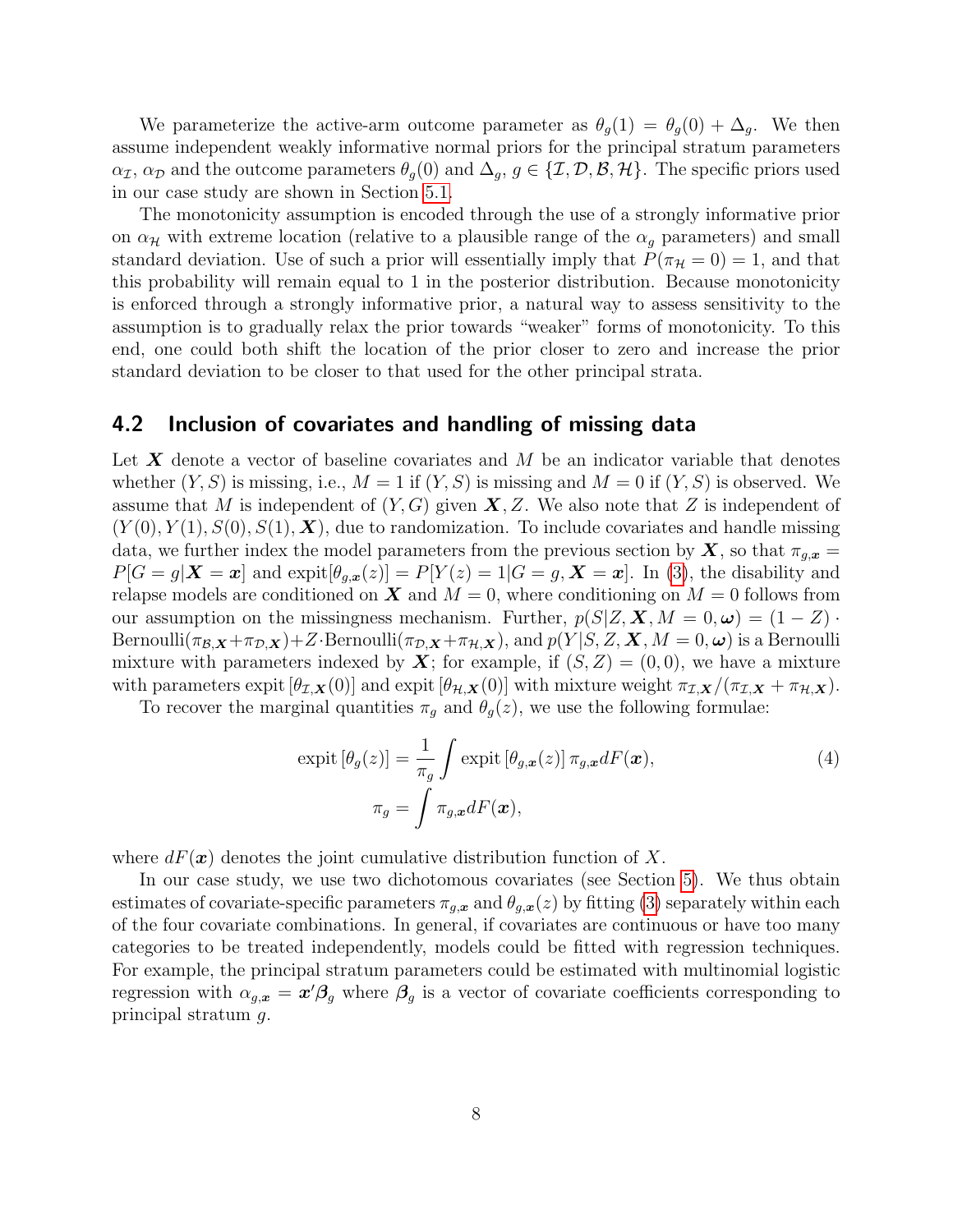### <span id="page-8-0"></span>5 The EXPAND trial – Principal stratum analysis

In the context of the EXPAND trial, the principal stratum of non-relapsers corresponds to the immune stratum defined in Section [3.](#page-3-0) We conducted separate analyses for three difference choices for time  $t^* = 12,18$  and 24 months. Two covariates were used: baseline EDSS score dichotomized to high  $(6+)$  and low  $(< 6)$ , and occurrence of relapses within 2 years prior to study (yes/no). Hence four covariate strata were obtained.

### <span id="page-8-1"></span>5.1 Prior distributions

We used the following prior distributions in our analysis:

- $\alpha_{g,x} \sim N(0, 2^2)$  for  $g \in \{\mathcal{I}, \mathcal{D}\}\$  with the following rationale. Without covariates, a  $N(0, 1)$  prior for  $\alpha_{\mathcal{I}}$  and  $\alpha_{\mathcal{D}}$  would imply a prior median of approximately 0.31 for  $\pi_{\mathcal{I}}$  and  $\pi_{\mathcal{D}}$  with a prior 95% CI of (0.04, 0.80). This prior does not overly favor extreme parameter values, nor does it assign excess prior probability to one principal stratum over another. With covariates, the effective variance reduces by a factor approximately proportional to the number of covariate combinations (assuming roughly uniform distribution across covariate groups). To account for this, we thus increase the prior variance within each covariate by a factor of 4, i.e. use a  $N(0, 2^2)$  prior for  $\alpha_{g,\boldsymbol{x}}$ .
- $\alpha_{\mathcal{H},\mathbf{x}} \sim N(-50, 0.1^2)$ . This prior ensures that  $\pi_{\mathcal{H}} = 0$  with prior probability essentially equal to 1.
- $\theta_{g,x}(0) \sim N(\text{logit}(0.3), 2^2)$ , for all g, i.e. identical and independent priors in all principal strata. The mean of this prior was chosen to reflect the expected two-year disability rate among untreated patients as described in the EXPAND study protocol. The variance was motivated with similar reasoning as above; in the absence of covariates, a  $N(\text{logit}(0.3), 1)$  prior would imply a prior median disability rate of 0.3 with a 95% CI of (0.06, 0.75) which well covers the range of plausible values. Since we use two dichotomous covariates, the prior variance within each covariate combination is increased by a factor of 4.
- With  $\theta_{g,x}(1)$  parameterized as  $\theta_{g,x}(0)+\Delta_{g,x}$ ,  $\Delta_{g,x}$  represents the difference from placebo (on a log-odds-ratio scale) when treated with active treatment. For  $\Delta_{g,x}$  we used a  $N(0, 2<sup>2</sup>)$  prior to represent a prior expectation of no treatment effect, with the variance motivated exactly as above.

Importantly, we avoided the use of flat non-informative priors (e.g.  $N(0, 10^6)$ ) because such distributions can place a large amount of prior probability on regions of the parameter space that are highly implausible. For example, a diffuse normal prior for  $\alpha_q$  would yield an implied bimodal prior for  $\pi_g$  with most of the prior mass concentrated near 0 or 1. Similarly for  $\theta_{g,x}(0)$ , even a moderately diffuse prior (e.g.  $N(0, 50^2)$ ) implies only a 0.03 prior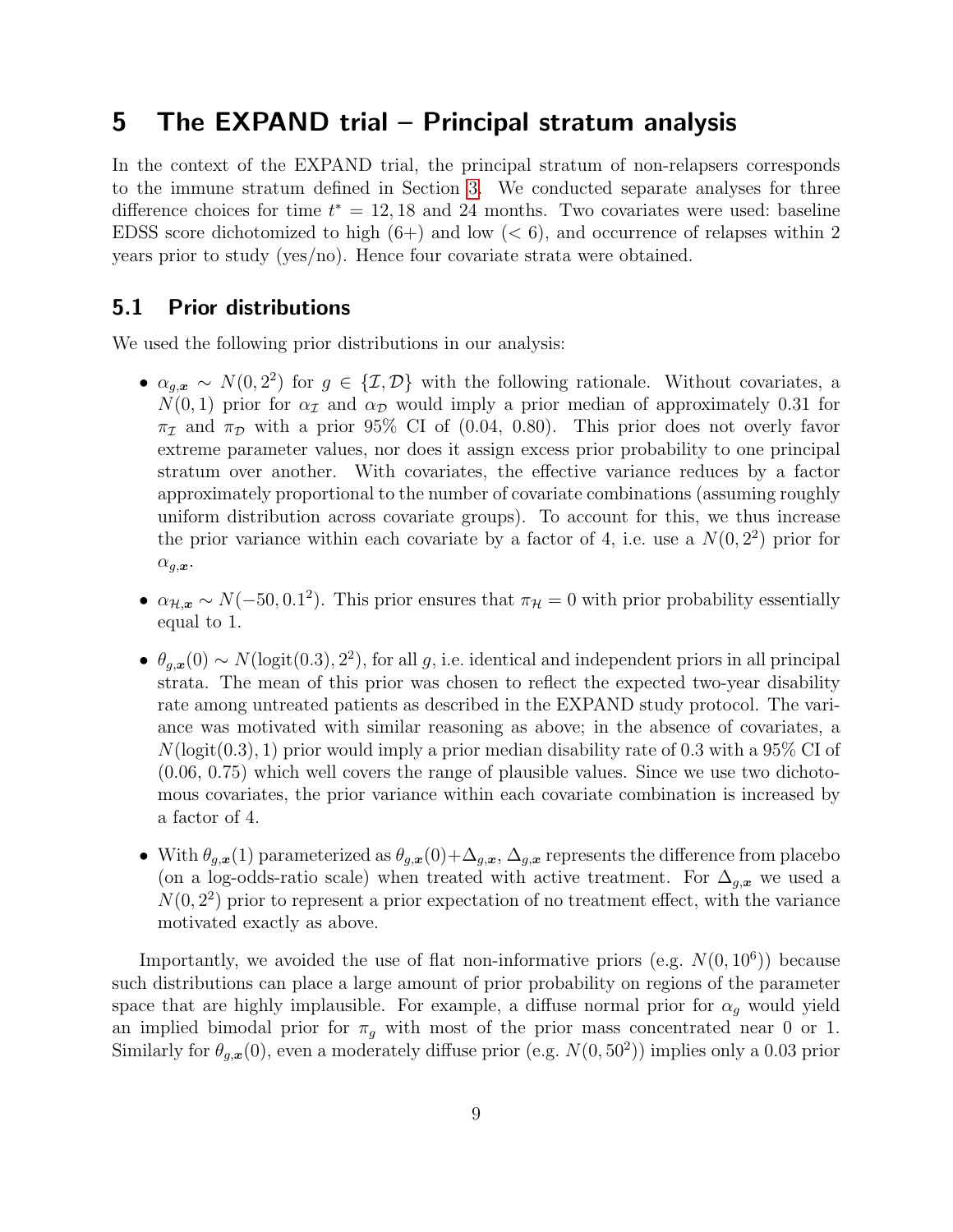<span id="page-9-0"></span>Table 2: Summary statistics for the  $t^* = 12$  month time point, grouped by anonymized covariate stratum and randomized treatment assignment. Statistics presented are: number of patients randomized, number available for analysis, and number of relapses/CDPs observed between randomization and the given time point.

| Cov. stratum | Treatment | $#$ randomized | $#$ available | $#$ relapses | $#$ CDPs |
|--------------|-----------|----------------|---------------|--------------|----------|
|              | Siponimod | 208            | 167           | 22           | 30       |
|              | Placebo   | 107            | 81            | 13           | 22       |
|              | Siponimod | 300            | 236           | 15           | 51       |
|              | Placebo   | 155            | 126           | 17           | 35       |
|              | Siponimod | 180            | 145           | 20           | 20       |
|              | Placebo   | 95             | 74            |              | 18       |
|              | Siponimod | 408            | 317           | 13           | 61       |
|              | Placebo   | 188            | 137           |              | 20       |

probability for the range 0.03 to 0.75 (which is the actual 95% credible interval obtained with the prior specified above).

To assess sensitivity to departures from monotonicity, we investigated two alternative prior distributions for  $\alpha_{\mathcal{H},x}$ . For "weak monotonicity", we used a  $N(-2,0.5^2)$  prior which implies (in the absence of covariates) a prior median of 0.04 for  $\pi_{\mathcal{H}}$  and a prior 95% CI of (0.01, 0.13). In other words, this prior allows for the possibility that some patients might belong to the harmed stratum, but assigns low prior probability to this relative to the other principal strata. For "no monotonicity", we used the same prior for  $\alpha_{\mathcal{H},x}$  as for  $\alpha_{\mathcal{I},x}$  and  $\alpha_{\mathcal{D},x}$ (i.e.  $N(0, 2^2)$ ). In this setting, the prior probability of belonging to the harmed stratum is not expected to be any larger or smaller than for the other strata.

Finally, we note that because  $\alpha_B = 0$ , the implied prior for  $\pi_B$  is not identical to those of  $\pi_{\mathcal{I}}$  and  $\pi_{\mathcal{D}}$ . Indeed, the prior median for  $\pi_{\mathcal{B}}$  is centered at 0.29 and the prior 95% CI is somewhat narrower. Different priors could be used for  $\alpha_{\mathcal{I}}$  and  $\alpha_{\mathcal{D}}$  that would result in a more "symmetric" prior distribution for  $\pi_q$  ( $\pi_{\mathcal{H}}$  notwithstanding). For example, a bivariate normal prior for  $(\alpha_{\mathcal{I}}, \alpha_{\mathcal{D}})$  with a correlation of 0.5 would result in approximately equal prior distributions. Working on the natural parameter scale and placing a Dirichlet $(1, 1, 1)$  prior on  $(\pi_{\mathcal{I}}, \pi_{\mathcal{D}}, \pi_{\mathcal{B}})$  would also achieve the same goal. Both of these prior configurations were investigated and did not produce results substantially different from those shown in Section [5.3.](#page-10-0)

#### 5.2 Details on estimation

The model described in Section [4](#page-5-0) was fitted using the probabilistic programming language Stan. This language provides Bayesian inference through Markov chain Monte Carlo (MCMC) methods using the No-U-Turn sampler (NUTS). See [Carpenter et al.](#page-13-3) [\(2017\)](#page-13-3) for an overview. Four chains were simulated each with 1000 warm-up (tuning) iterations and 1000 sampling iterations which were saved for inference. Chains were randomly seeded, and mixing and convergence were assessed using graphical methods (e.g. trace plots), diagnostics such as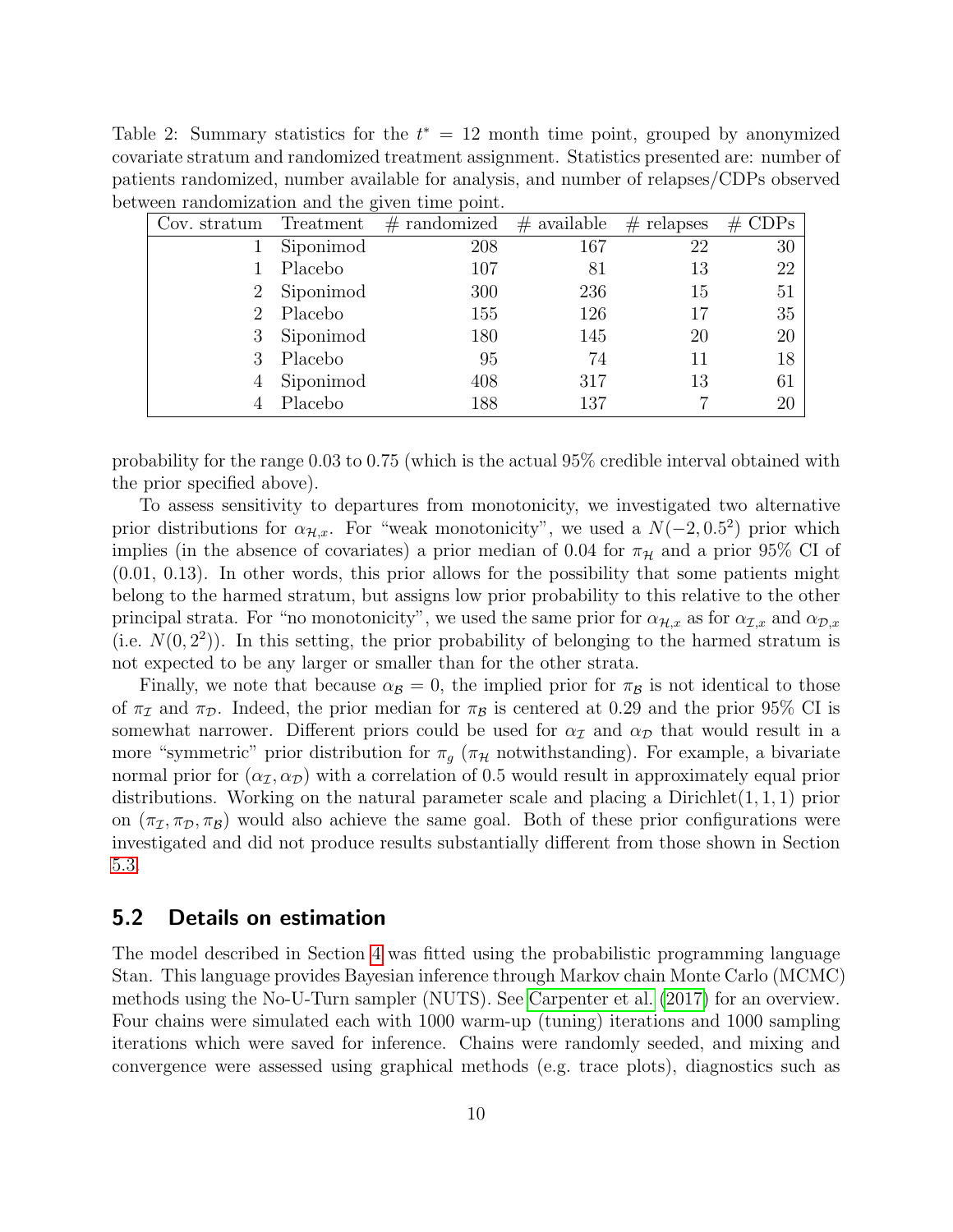

#### Monotonicity  $\blacklozenge$  Weak monotonicity  $\blacklozenge$  No monotonicity

<span id="page-10-1"></span>Figure 1: Posterior probability of belonging to each principal stratum for different times  $t^*$ (12, 18 and 24 months) and under varying assumptions for monotonicity. Shown are posterior medians with 95% credible intervals. The "Definite-relapser" and the "Non-relapser" principal strata correspond to the "doomed" and "immune" principal strata, respectively, as discussed in Section [3.](#page-3-0)

Rhat [\(Gelman et al., 2013,](#page-14-8) p. 285) and checking for divergent transitions. Table [2](#page-9-0) shows the summary statistics for the  $t^* = 12$  month time point, grouped by covariate stratum and treatment assignment. The Stan model file is provided in an online supplement.

#### <span id="page-10-0"></span>5.3 Results

Estimated principal strata proportions are shown in Figure [1.](#page-10-1) We see that the posterior probability of belonging to the non-relapser stratum is substantially larger than that of any other strata, with median probability of at least 0.8 under monotonocity. As the monotonicity assumption is relaxed, the posterior probability of belonging to the non-relapser remains the largest among all strata, and that for the harmed stratum is at most (under no monotonicity) roughly similar to the definite-relapser stratum.

Figure [2](#page-11-1) shows inference for the estimand of interest (see Equation [\(1\)](#page-3-1)). A risk ratio of < 1 implies a beneficial effect of treatment. Under monotonicity we see a consistent benefit of treatment with posterior median risk ratios ranging from 0.80 to 0.85, depending on the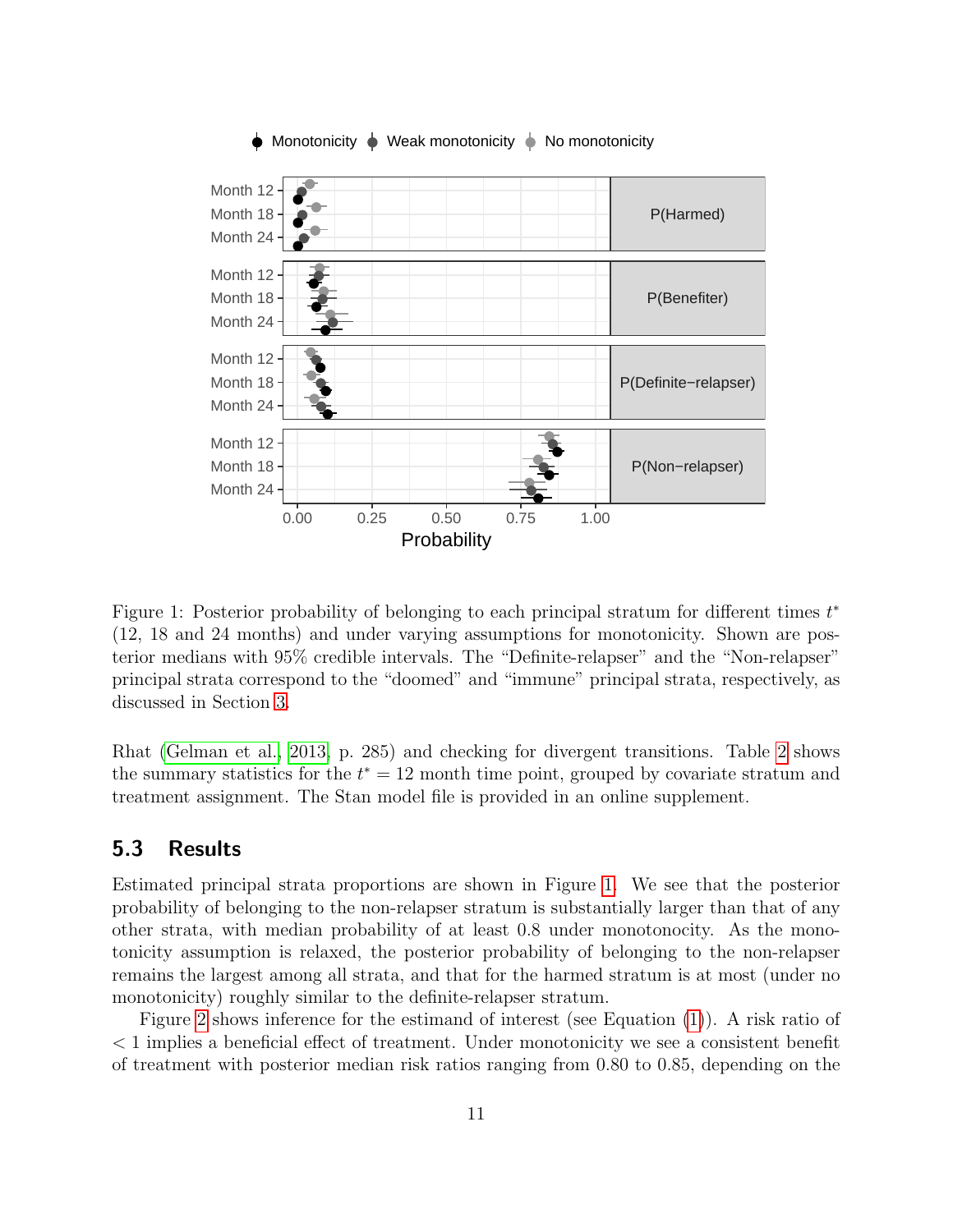

<span id="page-11-1"></span>Figure 2: Posterior risk ratios in the non-relapser principal stratum. Shown are posterior medians (point), and posterior 50% and 95% credible intervals (thick and thin lines, respectively).

time point. Further, there is at least approximately 70–75% posterior probability that the risk ratio < 1 for both endpoints and all time points. We note that the 95% credible intervals get wider as  $t^*$  increases. This is largely explained by decreasing number of patients available for analysis later in the trial (median follow-up time was approximately 18 months).

The estimates remain fairly consistent as the monotonicity assumption is relaxed; posterior medians shift slightly but credible intervals are largely overlapping. While there is a slight increase in uncertainty (wider credible intervals) with weak or no monotonicity, it appears that the qualitative conclusions of the analysis do not depend strongly on this assumption.

### <span id="page-11-0"></span>6 Discussion

We have proposed a principal stratum estimand to quantify the effect of treatment in the population of patients that would not experience a post-randomization event based on potential outcomes. Our work is motivated by an interest in quantifying the efficacy of siponimod in a non-relapsing population of patients with secondary progressive multiple sclerosis. We used a Bayesian approach for statistical inference on the principal stratum estimand. This has the benefit of allowing some structural assumptions to be encoded using informative priors, which can be easily changed in sensitivity analyses. Furthermore, while the estimand of interest would be non-identifiable if estimated in the frequentist framework (see Section [3.3\)](#page-4-0), working in the Bayesian framework allows straightforward calculation of the posterior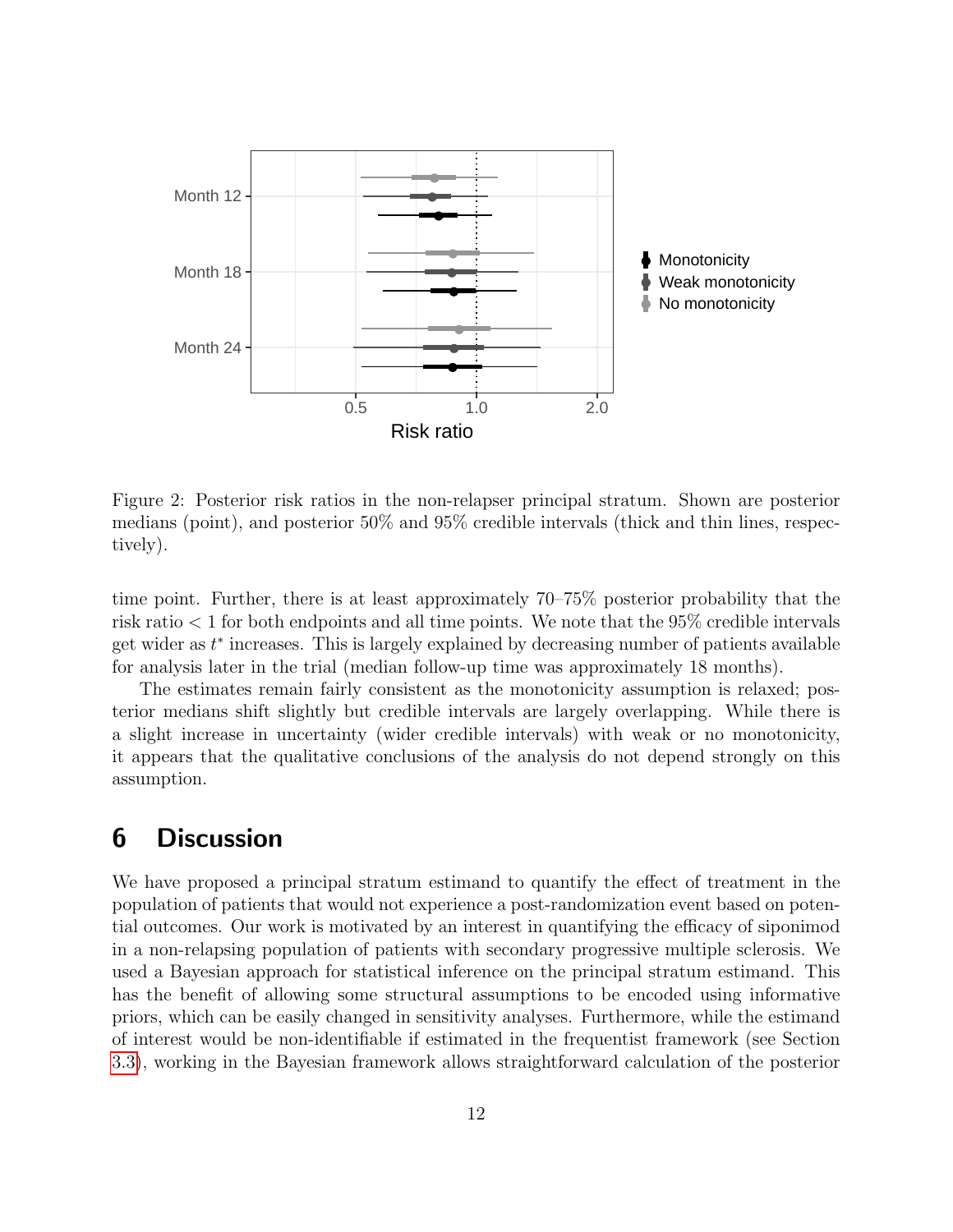distribution and derivation of inferential posterior summaries as long as sensible priors are used. Care is needed when specifying priors as results could be sensitive to particular choices. Very diffuse priors may be unintentionally informative in this context, and can also lead to computational difficulties. We used priors that capture the plausible range of parameter values. While not central to the methodology developed in this paper, we included covariates in the context of handling missing data. We used a missing at random assumption here, while a missing completely at random assumption was made in the companion article by [Cree et al.](#page-13-4) [\(2018\)](#page-13-4). Results for both missing data assumptions were comparable.

The draft regulatory guidance document ICH E9(R1) on estimands and sensitivity analyses in clinical trials discusses five strategies (i.e. treatment-policy, hypothetical, while on treatment, composite, principal stratum) for defining estimands in the presence of postrandomization events, referred to as "intercurrent" events [\(ICH, 2017\)](#page-14-5). In this article, we developed methods associated with the *principal stratum* strategy in which the intercurrent event was the occurrence of relapse over a fixed time period and the outcome was disability progression over the same period. Alternatively, the treatment-policy strategy would define an estimand that focuses solely on the occurrence of disability progression over a fixed time period and ignores the intercurrent event (i.e. the intent-to-treat effect). This was the primary estimand in the EXPAND study. The *composite* strategy would define a new variable that combines the intercurrent event and the outcome into a single variable, e.g. no relapse and no disability progression over a fixed period of time. The estimand would then be the intention-to-treat effect based on the composite endpoint. The *hypothetical* strategy would envisage a setting where relapses do not occur. This would require a precise description under which conditions this setting may be realistic. Finally, the *while relapse-free* strategy (corresponding to the while on treatment strategy in [ICH](#page-14-5) [\(2017\)](#page-14-5)) would define a new variable, e.g. disability progression prior to relapse.

The estimand framework has been discussed in the literature [\(Akacha et al., 2017;](#page-13-5) [Leuchs](#page-14-9) [et al., 2015;](#page-14-9) [Mallinckrodt et al., 2012;](#page-14-10) [Mehrotra et al., 2016\)](#page-14-11). Relatively speaking, the principal stratum strategy has received less attention. [Permutt](#page-15-6) [\(2016\)](#page-15-6) in his taxonomy of estimands highlights that the effect in the principal stratum is "easy to define precisely, if not to estimate". [Akacha et al.](#page-13-6) [\(2017\)](#page-13-6) note that for the principal stratum strategy "more formal training of clinical statisticians and practical experience is needed". The EXPAND study example described in this article provides such a practical example.

The methods developed in this paper apply to binary variables, both in the case of outcome and for intercurrent event. Extensions for continuously distributed outcome variables (e.g. normally distributed) are straightforward. Another possible extension would be to treat both disability and relapse as time-to-event variables, for which one would define  $S(z)$ and  $Y(z)$  as the time to relapse and disability under treatment z, respectively. A patient would be then considered immune up to time t if both  $S(1) > t$  and  $S(0) > t$ . Survival distributions  $F_{S(z)}(\cdot)$  and  $F_{Y(z)}(\cdot)$  would need to be defined, for example with parametric or semi-parametric models. The joint survival distribution  $F_{S(z),Y(z)}(\cdot,\cdot)$  could be modeled with a copula. Other approaches include [\(Ding and Lu, 2017\)](#page-13-2), who develop methodology that constructs weighted samples based on principal scores, defined as the conditional probabilities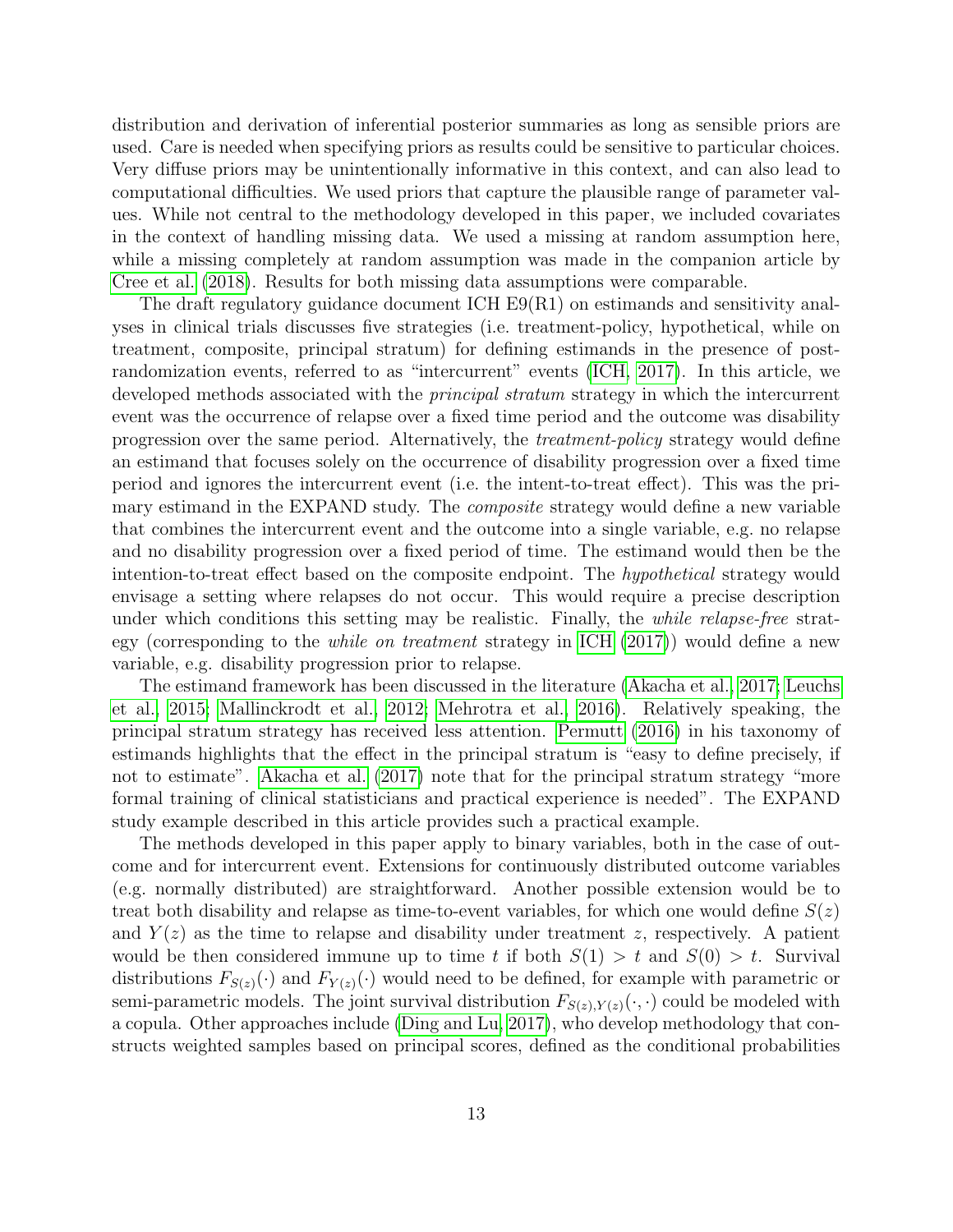of the latent principal strata given covariates. Their analysis does not rely on any modeling assumptions on the outcome variable. However, identification of the principal causal effects relies on several assumptions, including exclusion-restriction (no effect on the intermediate variable implies zero effect on the outcome, see e.g. [Angrist et al.](#page-13-7) [\(1996\)](#page-13-7)), which would not be an appropriate assumption in our setting.

In this article, we considered the use of principal stratification to assess the treatment effect in a subgroup who would not relapse regardless of treatment assignment. The methods developed can be applied, for binary outcomes, to draw inference about the causal effect among compliers [\(Little and Kang, 2015\)](#page-14-12) and the causal effect among survivors [\(Rubin et al.,](#page-15-7) [2006\)](#page-15-7). The former estimand is highly relevant in the context of non-inferiority or equivalence trials and the latter estimand in the context of trials in which functional outcomes may be truncated by death [\(ICH, 2017\)](#page-14-5).

## **References**

- <span id="page-13-5"></span>Akacha, M., F. Bretz, D. Ohlssen, G. Rosenkranz, and H. Schmidli (2017). Estimands and their role in clinical trials. Statistics in Biopharmaceutical Research  $9(3)$ , 268–271.
- <span id="page-13-6"></span>Akacha, M., F. Bretz, and S. Ruberg (2017). Estimands in clinical trials–broadening the perspective. Statistics in Medicine  $36(1)$ , 5–19.
- <span id="page-13-7"></span>Angrist, J. D., G. W. Imbens, and D. B. Rubin (1996). Identification of causal effects using instrumental variables. Journal of the American statistical Association 91 (434), 444–455.
- <span id="page-13-1"></span>Baccini, M., A. Mattei, and F. Mealli (2017). Bayesian inference for causal mechanisms with application to a randomized study for postoperative pain control. Biostatistics  $18(4)$ , 605–617.
- <span id="page-13-0"></span>Bohula, E. A., R. P. Giugliano, C. P. Cannon, J. Zhou, S. A. Murphy, J. A. White, A. M. Tershakovec, M. A. Blazing, and E. Braunwald (2015). Achievement of dual lowdensity lipoprotein cholesterol and high-sensitivity C-reactive protein targets more frequent with the addition of ezetimibe to simvastatin and associated with better outcomes in IMPROVE-IT. Circulation 132 (13), 1224–1233.
- <span id="page-13-3"></span>Carpenter, B., A. Gelman, M. Hoffman, D. Lee, B. Goodrich, M. Betancourt, M. Brubaker, J. Guo, P. Li, and A. Riddell (2017). Stan: A probabilistic programming language. Journal of Statistical Software, Articles 76 (1), 1–32.
- <span id="page-13-4"></span>Cree, B., B. Magnusson, N. Rouyrre, R. Fox, G. Giovannoni, P. Vermersch, A. Bar-Or, R. Gold, D. Piani Meier, G. Karlsson, D. Tomic, C. Wolf, F. Dahlke, and L. Kappos (2018). Disentangling treatment effects on disability and relapses: analysis of siponimod in secondary progressive multiple sclerosis. In preparation.
- <span id="page-13-2"></span>Ding, P. and J. Lu (2017). Principal stratification analysis using principal scores. Journal of the Royal Statistical Society: Series B (Statistical Methodology) 79 (3), 757–777.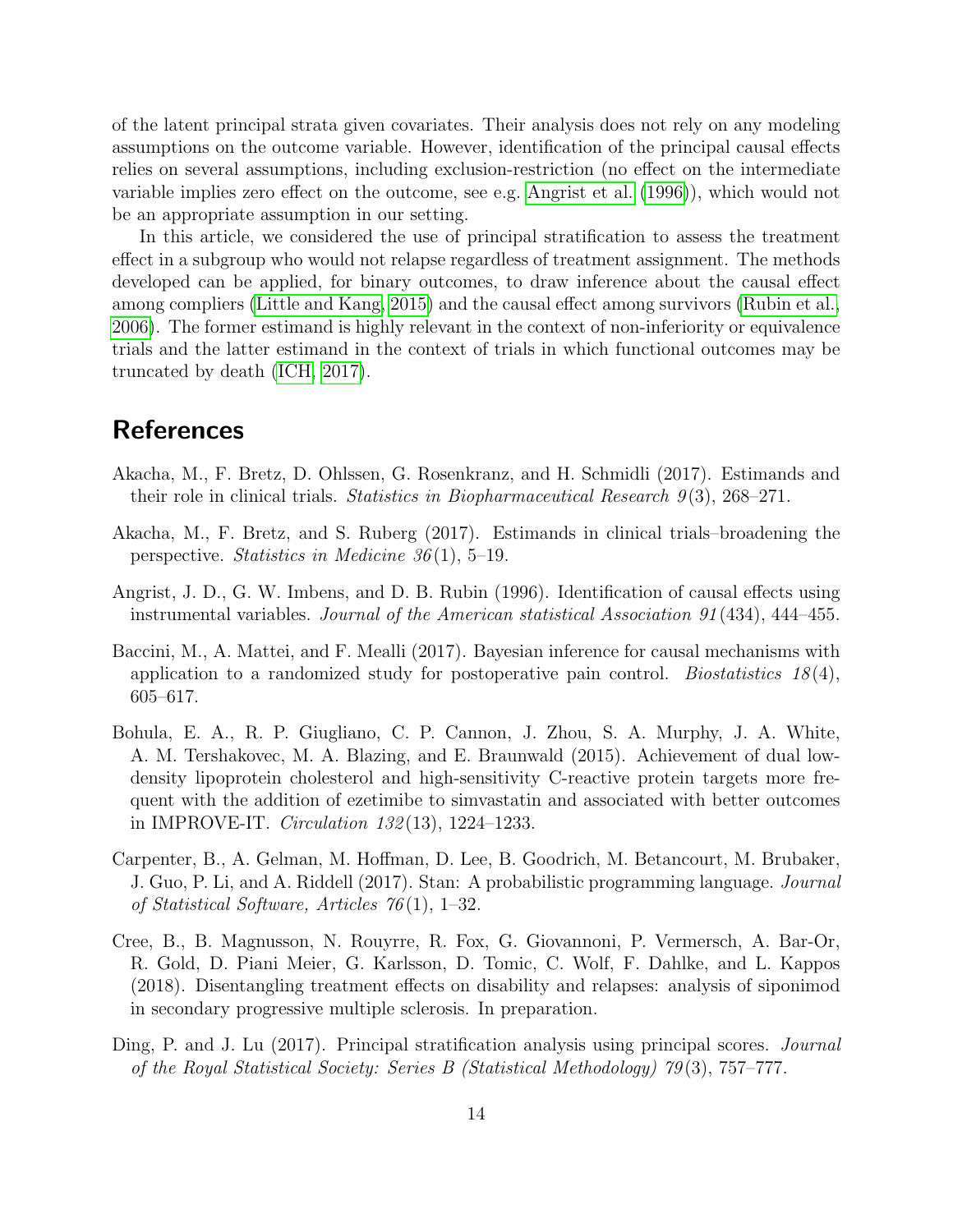- <span id="page-14-3"></span>Egleston, B. L., K. L. Cropsey, A. B. Lazev, and C. J. Heckman (2010). A tutorial on principal stratification-based sensitivity analysis: application to smoking cessation studies. Clinical Trials  $7(3)$ , 286–298.
- <span id="page-14-4"></span>Egleston, B. L., R. G. Uzzo, and Y.-N. Wong (2017). Latent class survival models linked by principal stratification to investigate heterogeneous survival subgroups among individuals with early stage kidney cancer. Journal of the American Statistical Association 112(518), 534–546.
- <span id="page-14-1"></span>Frangakis, C. E. and D. B. Rubin (2002). Principal stratification in causal inference. Biometrics  $58(1), 21-29$ .
- <span id="page-14-8"></span>Gelman, A., J. B. Carlin, H. S. Stern, D. B. Dunson, A. Vehtari, and D. B. Rubin (2013). Bayesian Data Analysis. Chapman & Hall/CRC.
- <span id="page-14-7"></span>Hernán, M. A. and J. M. Robins (2018). *Causal Inference*. Boca Raton: Chapman  $\&$ Hall/CRC, forthcoming.
- <span id="page-14-0"></span>Hirji, K. F. and M. W. Fagerland (2009). Outcome based subgroup analysis: a neglected concern. Trials  $10(1)$ , 33.
- <span id="page-14-5"></span>ICH (2017). Draft ICH E9(R1) addendum on estimands and sensitivity analysis in clinical trials to the guideline on statistical principles for clinical trials. International Conference on Harmonisation. [http://www.ema.europa.eu/docs/en\\_GB/document\\_library/](http://www.ema.europa.eu/docs/en_GB/document_library/Scientific_guideline/2017/08/WC500233916.pdf) [Scientific\\_guideline/2017/08/WC500233916.pdf](http://www.ema.europa.eu/docs/en_GB/document_library/Scientific_guideline/2017/08/WC500233916.pdf), accessed August 31, 2017.
- <span id="page-14-6"></span>Kappos, L., A. Bar-Or, B. Cree, R. J. Fox, G. Giovannoni, R. Gold, P. Vermersch, D. L. Arnold, S. Arnould, T. Scherz, C. Wolf, E. Wallström, and F. Dahlke (2018). Siponimod versus placebo in secondary progressive multiple sclerosis (expand): a double-blind, randomised, phase 3 study. The Lancet 391 (10127), 1263–1273.
- <span id="page-14-9"></span>Leuchs, A.-K., J. Zinserling, A. Brandt, D. Wirtz, and N. Benda (2015). Choosing appropriate estimands in clinical trials. Therapeutic Innovation  $\mathscr B$  Regulatory Science 49(4), 584–592.
- <span id="page-14-2"></span>Lindley, D. (1972). *Bayesian Statistics, A Review.* Society for Industrial and Applied Mathematics.
- <span id="page-14-12"></span>Little, R. and S. Kang (2015). Intention-to-treat analysis with treatment discontinuation and missing data in clinical trials. Statistics in Medicine 34 (16), 2381–2390.
- <span id="page-14-10"></span>Mallinckrodt, C. H., Q. Lin, I. Lipkovich, and G. Molenberghs (2012). A structured approach to choosing estimands and estimators in longitudinal clinical trials. Pharmaceutical Statistics  $11(6)$ ,  $456-461$ .
- <span id="page-14-11"></span>Mehrotra, D. V., R. J. Hemmings, and E. Russek-Cohen (2016). Seeking harmony: estimands and sensitivity analyses for confirmatory clinical trials. Clinical Trials  $13(4)$ ,  $456-458$ .